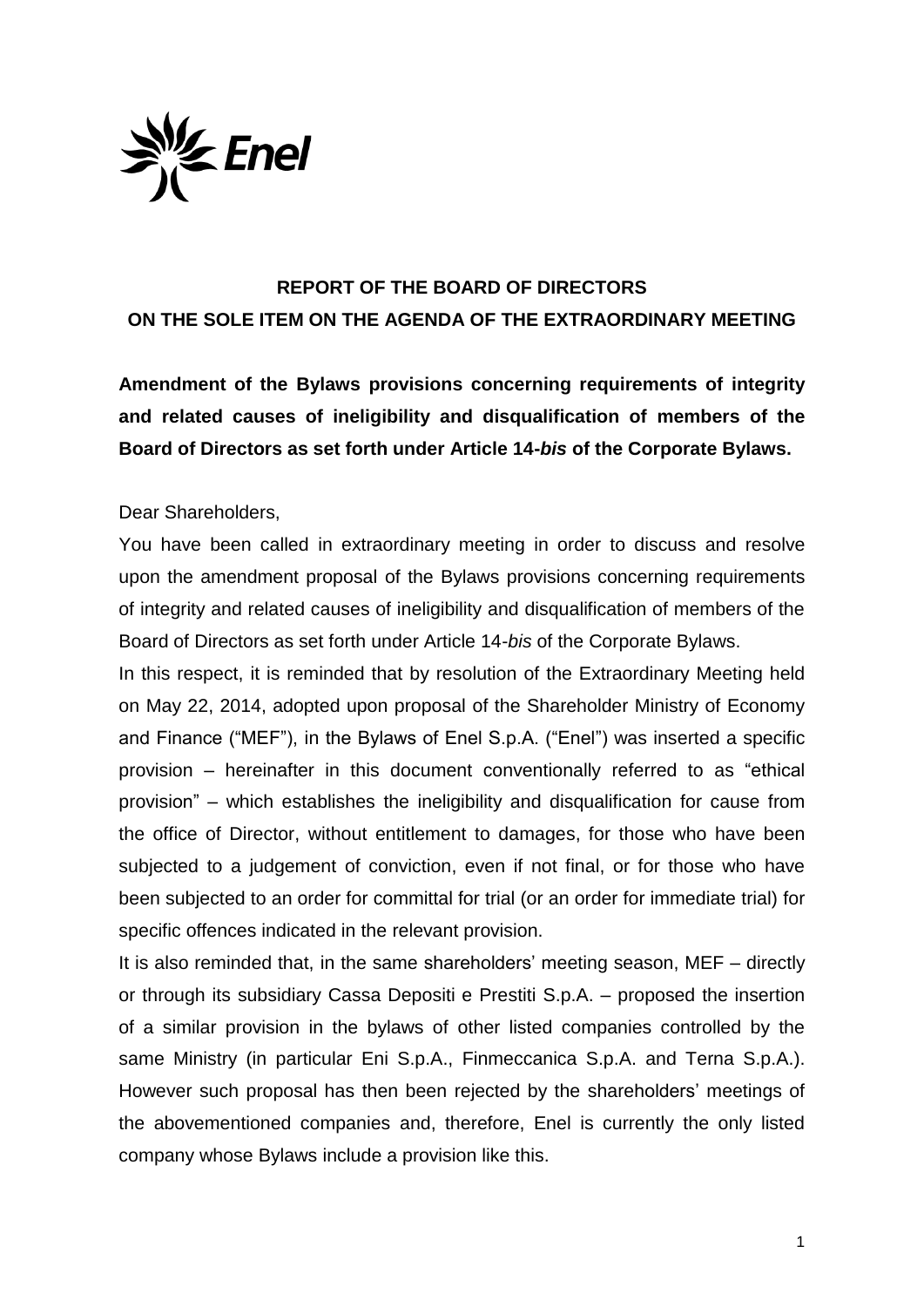Having said that, the Board of Directors of Enel deems advisable to submit for approval of this Meeting an amendment proposal of the "ethical provision", for the following reasons:

- the stability of the business management and of those persons which, as Directors, are asked to determine the business guidelines represents a value for all Enel's Shareholders, since it provides the Company and its Group with a solid lead, able to work within the framework of very complex and competitive markets on a prompt and continuous basis;
- the order for committal for trial which is one of the grounds for the application of the "ethical provision" – results to be usually issued by the judge of the preliminary hearing ("GUP") not on the basis of a trial assessment regarding the criminal liability of the person indicted or following a cross-examination between the parties, but following a preliminary hearing held in chambers and which commonly does not provide for any preliminary investigation (so the knowledge of the GUP is based, *de facto*, on evidences mainly collected by the public prosecutor during the discovery phase). Basically, the preliminary hearing is aimed not at assessing the actual criminal liability but at verifying the convenience to set a trial to assess facts and liabilities;
- moreover, the implementation of such provision, on the basis of a mere order for committal for trial, may result to be even more damaging when the proceeding has been initiated for certain criminal offences that do not seem able to cause any actual negative impact on the reputation of the interested Director and/or the Company.

In light of the above, the proposal formulated by the Board of Directors is to subordinate the application of the "ethical provision" to the issuance of a judgment of conviction, even if not final, and, thus, at least issued at the end of a first degree trial, instead of to the issuance of a mere order for committal for trial (or for immediate trial). In such way:

 it would be maintained, in any case, through such provision, a regulation on the integrity requirements of Enel's Directors more stringent than that applicable to the other listed companies (for which the loss of such requirements is connected with the issuance of a final judgment of conviction, pursuant to Article 2 of the Decree of the Ministry of Justice No. 162 of March 30, 2000);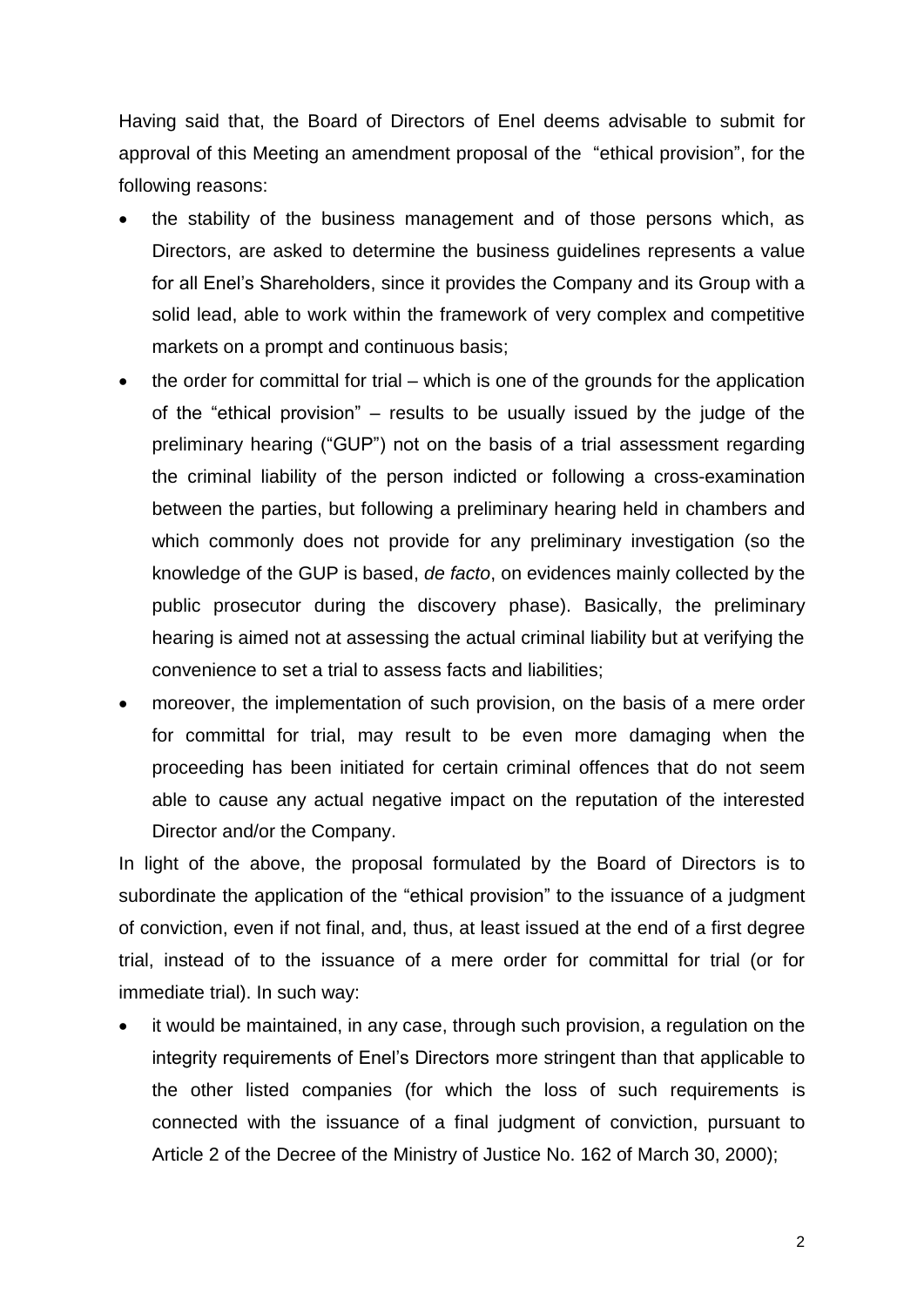- at the same time it would be ensured the compliance of the "ethical provision" with certain specific law provisions that, even if they are not directly applicable to Enel, already prohibit to hold and/or keep the office of director in certain of companies. Reference is made in particular to:
	- a) the provisions set forth under Article 3, paragraph 1, of the Legislative Decree No. 39 of April 8, 2013, which, *inter alia*, establishes that a person convicted, "also pursuant to a not final judgement", for one of the offences against the public administration listed in the Italian Criminal Code cannot be appointed as director of companies controlled by the public administration and whose business activity is the management of public services;
	- b) Article 6, paragraph 1, letter a), of the Decree of the Ministry of Treasury, Budget and Economic Planning No. 161 of March 18, 1998 and Article 4, paragraph 1, letter a), of the Decree of the Ministry of Treasury, Budget and Economic Planning No. 468 of November 11, 1998, which respectively establish that in banks as well as in investment companies, asset management companies, and variable capital investment companies the issuance of a not final judgement of conviction for one of the offences listed, respectively, in Article 5, paragraph 1, letter c), of Ministerial Decree No. 161/1998 or in Article 3, paragraph 1, letter c), of Ministerial Decree No. 468/1998 is a ground of suspension and possible consequent revocation, by meeting's resolution, from the office of director of the company.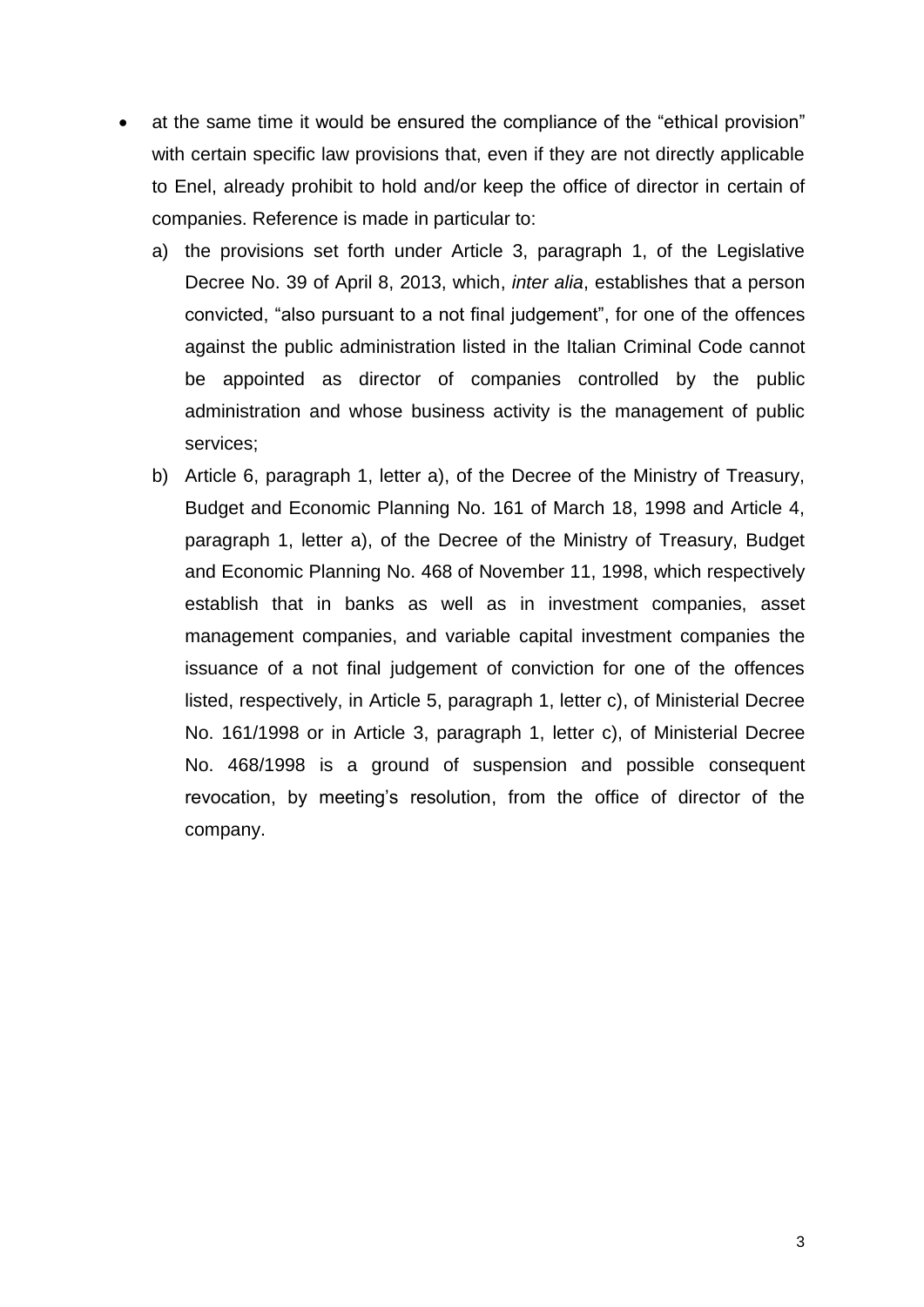We therefore propose to amend Article 14-*bis* of the Corporate Bylaws as follows:

| 1. | <b>Current wording</b><br>The issue of a judgement, even if not final                                                                                                                                                                                                                                                                                                                                                                                                                                                                                                                                                   | <b>Proposed wording</b><br>The issue of a judgement, even if not<br>1.                                                                                                                                                                                                                                                                                                                                                                                                                                                                                                                                                        |
|----|-------------------------------------------------------------------------------------------------------------------------------------------------------------------------------------------------------------------------------------------------------------------------------------------------------------------------------------------------------------------------------------------------------------------------------------------------------------------------------------------------------------------------------------------------------------------------------------------------------------------------|-------------------------------------------------------------------------------------------------------------------------------------------------------------------------------------------------------------------------------------------------------------------------------------------------------------------------------------------------------------------------------------------------------------------------------------------------------------------------------------------------------------------------------------------------------------------------------------------------------------------------------|
|    | and without prejudice to the effects of<br>rehabilitation, convicting a director of any<br>of the offenses indicated below shall<br>constitute grounds for ineligibility to or<br>disqualification from the office of director,<br>for cause and without entitlement to<br>damages:<br>a) offenses provided for under laws on<br>banking, financial, securities,<br>and<br>business<br>insurance<br>and<br>laws<br>governing financial markets, securities<br>and means of payment,<br>b) offenses provided for under Title XI of<br>Book V of the Italian Civil Code and<br>Royal Decree No. 267 of March 16,<br>1942, | final and without prejudice to the effects<br>of rehabilitation, convicting a director of<br>any of the offenses indicated below shall<br>constitute grounds for ineligibility to or<br>disqualification from the office of director,<br>for cause and without entitlement to<br>damages:<br>a) offenses provided for under laws on<br>banking, financial, securities,<br>and<br>business<br>and<br>insurance<br>laws<br>governing financial markets, securities<br>and means of payment,<br>b) offenses provided for under Title XI of<br>Book V of the Italian Civil Code and<br>Royal Decree No. 267 of March 16,<br>1942, |
|    | c) offenses<br>against<br>the<br>public<br>administration, public credit, public<br>property, public order, public economy<br>or tax offences,<br>d) offenses provided for under Article 51,<br>paragraph 3-bis, of the Italian Criminal<br>Procedural Code as well as Article 73<br>of the Decree of the President of the<br>Republic of Italy No. 309 dated<br>October 9, 1990.                                                                                                                                                                                                                                       | c) offenses<br>against<br>the<br>public<br>administration, public credit, public<br>property, public order, public economy<br>or tax offences,<br>d) offenses provided for under Article 51,<br>paragraph 3-bis, of the Italian Criminal<br>Procedural Code as well as Article 73<br>of the Decree of the President of the<br>Republic of Italy No. 309 dated<br>October 9, 1990.                                                                                                                                                                                                                                             |
|    |                                                                                                                                                                                                                                                                                                                                                                                                                                                                                                                                                                                                                         | It also constitutes a ground for ineligibility to or<br>disqualification for cause from the office of<br>director, without entitlement to damages, the<br>issue of a judgement of final conviction<br>ascertaining the willful commission of public<br>monetary damage                                                                                                                                                                                                                                                                                                                                                        |
| 2. | A cause of ineligibility is also the issue of<br>an order for committal for trial or an order<br>for immediate trial for any of the offences<br>indicated in paragraph 1, subparagraphs<br>a), b), c) and d) above, absent a verdict<br>of acquittal, even if not final, or the issue<br>of a judgement of final conviction<br>ascertaining the willful commission of<br>public monetary damage.                                                                                                                                                                                                                        | 2. ABROGATED                                                                                                                                                                                                                                                                                                                                                                                                                                                                                                                                                                                                                  |
| 3. | The directors that during their term are<br>served with order for committal for trial or<br>an order for immediate trial for any of the<br>offences indicated in paragraph 1, letters<br>a), b), c) and d) above or with a final<br>verdict of guilty for willful commission of<br>public monetary damage must promptly<br>inform the board of directors, which shall<br>be bound by confidentiality duties. The<br>board of directors at the first possible<br>meeting, and in any case no later than<br>ten days, after the acknowledgment of                                                                         | 3. ABROGATED                                                                                                                                                                                                                                                                                                                                                                                                                                                                                                                                                                                                                  |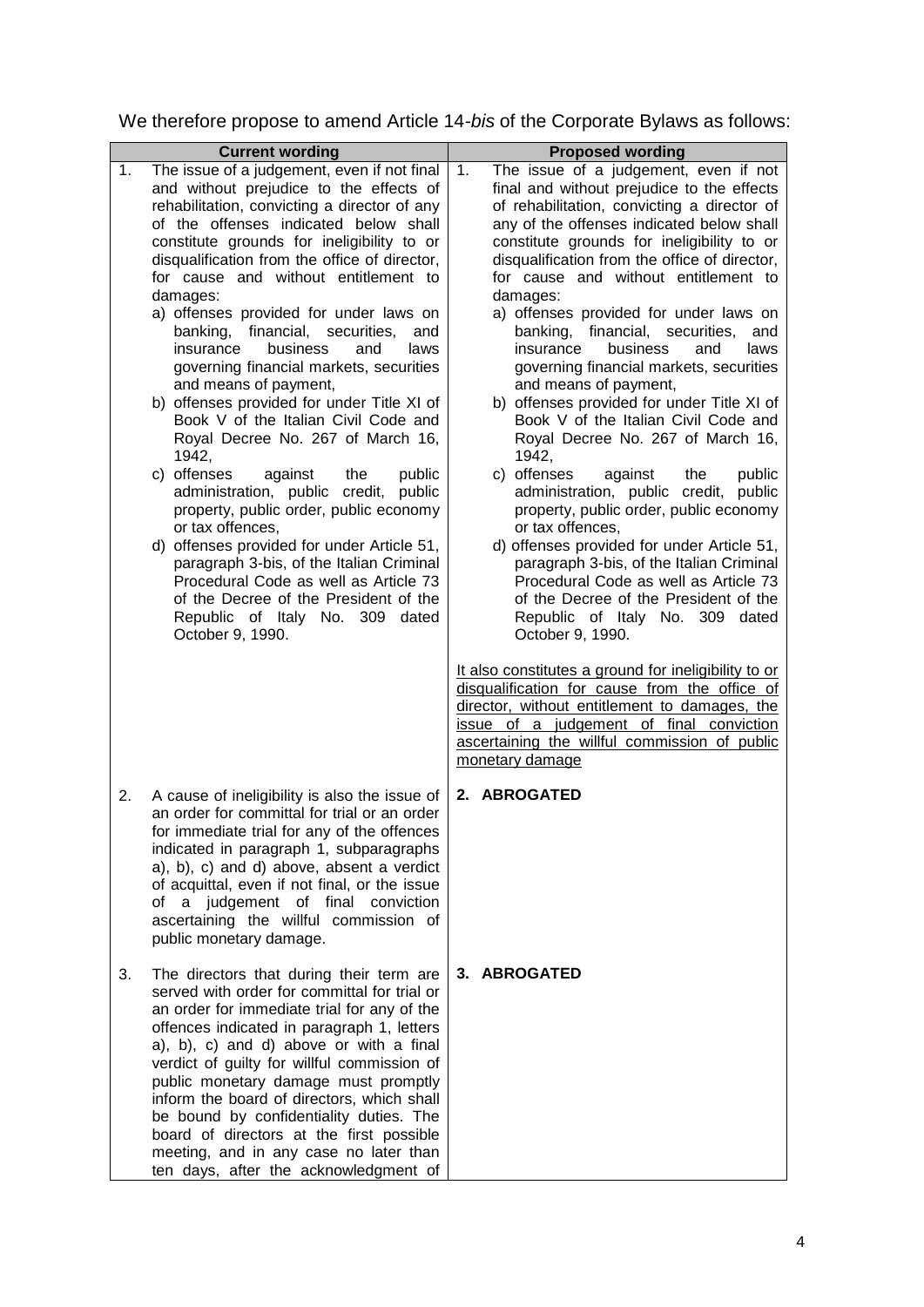|    | the issue of such orders and judgements<br>of conviction, ascertains the existence of<br>any of circumstances referred to above.<br>In case of positive verification, the<br>director is disqualified with cause from<br>office, without any right to be indemnified,<br>unless the Board of Directors, within the<br>abovementioned ten-days period, calls a<br>meeting, to be held within the next<br>following sixty days, in order to resolve<br>upon the proposal of permanence of such<br>director in office by reasoning the<br>submission of the proposal with the<br>preeminent interest of the Company to<br>retain the Director. If the Board of<br><b>Directors</b><br>carries out<br>the<br>aforesaid<br>verification after the closing of the<br>financial year, the proposal is submitted<br>to the meeting called to approve the<br>financial<br>relevant<br>statements,<br>in.<br>compliance with the applicable<br>law<br>provisions.<br>If the meeting does not approve the<br>proposal of the Board of Directors, the<br>director is automatically disqualified from<br>office, with cause and without any right to<br>be indemnified. |    |                                                                                                                                                                                                                                                                                                                                                                                                                                                                                                                                                                                                                                                                                                                                                                                                                                                                                                                        |
|----|------------------------------------------------------------------------------------------------------------------------------------------------------------------------------------------------------------------------------------------------------------------------------------------------------------------------------------------------------------------------------------------------------------------------------------------------------------------------------------------------------------------------------------------------------------------------------------------------------------------------------------------------------------------------------------------------------------------------------------------------------------------------------------------------------------------------------------------------------------------------------------------------------------------------------------------------------------------------------------------------------------------------------------------------------------------------------------------------------------------------------------------------------------|----|------------------------------------------------------------------------------------------------------------------------------------------------------------------------------------------------------------------------------------------------------------------------------------------------------------------------------------------------------------------------------------------------------------------------------------------------------------------------------------------------------------------------------------------------------------------------------------------------------------------------------------------------------------------------------------------------------------------------------------------------------------------------------------------------------------------------------------------------------------------------------------------------------------------------|
| 4. | Without prejudice to the provisions of the<br>paragraphs above, the chief executive<br>officer who is subject to:<br>a) imprisonment or<br>b) precautionary measures of preventive<br>custody or house arrest as outcome of<br>a proceeding started under Articles<br>309 or 311, second paragraph, of the<br>Italian Criminal Procedural Code or at<br>the elapse of the relevant time limit to<br>start it.<br>is automatically disqualified from office,<br>with cause and without any right to be<br>indemnified, and, as a consequence,<br>his/her relevant delegated powers cease.<br>Similarly, the chief executive officer is<br>disqualified from office if addressed with<br>other kind of precautionary measures that<br>can no longer be appealed, if the Board<br>of Directors believes that such measures<br>make impossible for the chief executive<br>officer to exercise his/her delegated<br>powers.                                                                                                                                                                                                                                     | 4. | Without prejudice to the provisions of the<br>paragraphs above, the chief executive<br>officer who is subject to:<br>a) imprisonment or<br>b) precautionary measures of preventive<br>custody or house arrest as outcome of<br>a proceeding started under Articles<br>309 or 311, second paragraph, of the<br>Italian Criminal Procedural Code or at<br>the elapse of the relevant time limit to<br>start it.<br>is automatically disqualified from office,<br>with cause and without any right to be<br>indemnified, and, as a consequence,<br>his/her relevant delegated powers cease.<br>Similarly, the chief executive officer is<br>disqualified from office if addressed with<br>other kind of precautionary measures that<br>can no longer be appealed, if the Board<br>of Directors believes that such measures<br>make impossible for the chief executive<br>officer to exercise his/her delegated<br>powers. |
| 5. | For the purposes of this clause, a plea<br>bargain judgment pursuant to Article 444<br>of the Italian Criminal Procedural Code<br>shall be equated to a judgment<br>оf<br>conviction,<br>except<br>οf<br>in<br>case<br>extinguishment of the offense.                                                                                                                                                                                                                                                                                                                                                                                                                                                                                                                                                                                                                                                                                                                                                                                                                                                                                                      | 5. | For the purposes of this clause, a plea<br>bargain judgment pursuant to Article 444<br>of the Italian Criminal Procedural Code<br>shall be equated to a judgment of<br>conviction,<br>except<br>in<br>case<br>оf<br>extinguishment of the offense.                                                                                                                                                                                                                                                                                                                                                                                                                                                                                                                                                                                                                                                                     |
| 6. | For the purposes of this clause, where                                                                                                                                                                                                                                                                                                                                                                                                                                                                                                                                                                                                                                                                                                                                                                                                                                                                                                                                                                                                                                                                                                                     | 6. | For the purposes of this clause, where                                                                                                                                                                                                                                                                                                                                                                                                                                                                                                                                                                                                                                                                                                                                                                                                                                                                                 |